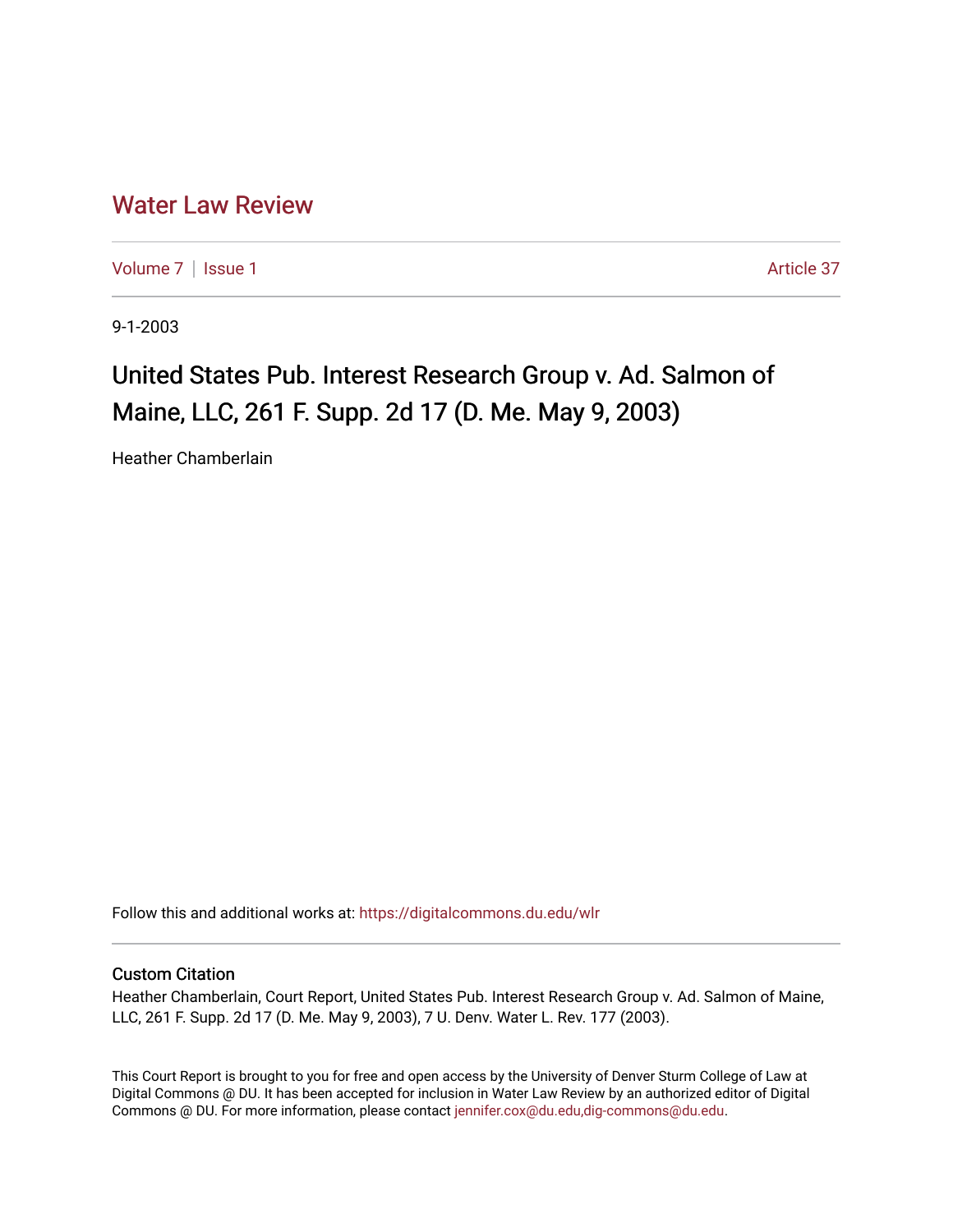asserted jurisdiction over the Detroit Water and Sewage Department under the Federal Supplemental Jurisdiction Statute, 28 U.S.C. § 1367, and had oversight over the Wyandotte Wastewater Treatment Plant based on the previously ordered consent judgments. Finally, the court noted the goal of the Consortium would be to address problems of water quality on a regional basis in Southeast Michigan.

*Karen L. Golan*

United States Pub. Interest Research Group v. Ad. Salmon of Maine, **LLC, 261** F. Supp. **2d 17 (D.** Me. May **9, 2003)** (holding that federal common law is the choice of law under the Clean Water Act and piercing the corporate veil is appropriate where **(1)** a parent controls a subsidiary, (2) a parent uses that control to evade a court order, and **(3)** declining to pierce the corporate veil would result in failure to enforce the Clean Water Act); United States Pub. Interest Research Group v. Ad. Salmon of Maine, **LLC, 257** F. Supp. **2d** 407 **(D.** Me. May **28, 2003)** (awarding damages for violations of the Clean Water Act, enjoining defendants from running a salmon farm until they obtain a permit, and permanently prohibiting stocking non-native species where environmental degradation was not permanent, defendants would not gain monetarily from violations, violations were, in part, due to lack of agency guidance, defendants did not act in bad faith, and defendants had successive non-profitable years); United States Pub. Interest Research Group v. Ad. Salmon of Maine, **LLC, 273** F. Supp. **2d 126 (D.** Me. July **25, 2003)** (denying motion for partial stay of damages for violating the Clean Water Act because success on the merits was not likely as defendants had litigated all issues and allowing further operations risked irreparable environmental harm).

Defendants Atlantic Salmon of Maine ("ASM") and Stolt Sea Farm ("SSF") own several salmon farms in Maine's Machias, Cobscook, and Pleasant bays. Additionally, ASM wholly owns its subsidiary, Island Aquaculture Company ("IAC"). IAC also owns three salmon farms. Since 1990, ASM and SSF treated their nets and feed with chemicals that the ocean current washed out of the pens. ASM and SSF also stocked their pens with non-North American salmon that periodically escaped. During this time, the Environmental Protection Agency ("EPA") undertook little enforcement action of salmon farms' discharges under the Clean Water Act ("CWA"). In 2001, the EPA delegated permitting authority under the CWA to the State of Maine; however, at the time of these decisions, Maine had yet to institute a permitting system for salmon farms.

The United States Public Interest Research Group ("USPIRG") sued ASM and **SSF** under the citizen-suit provision of the CWA, claiming ASM and SSF violated the CWA by releasing pollutants from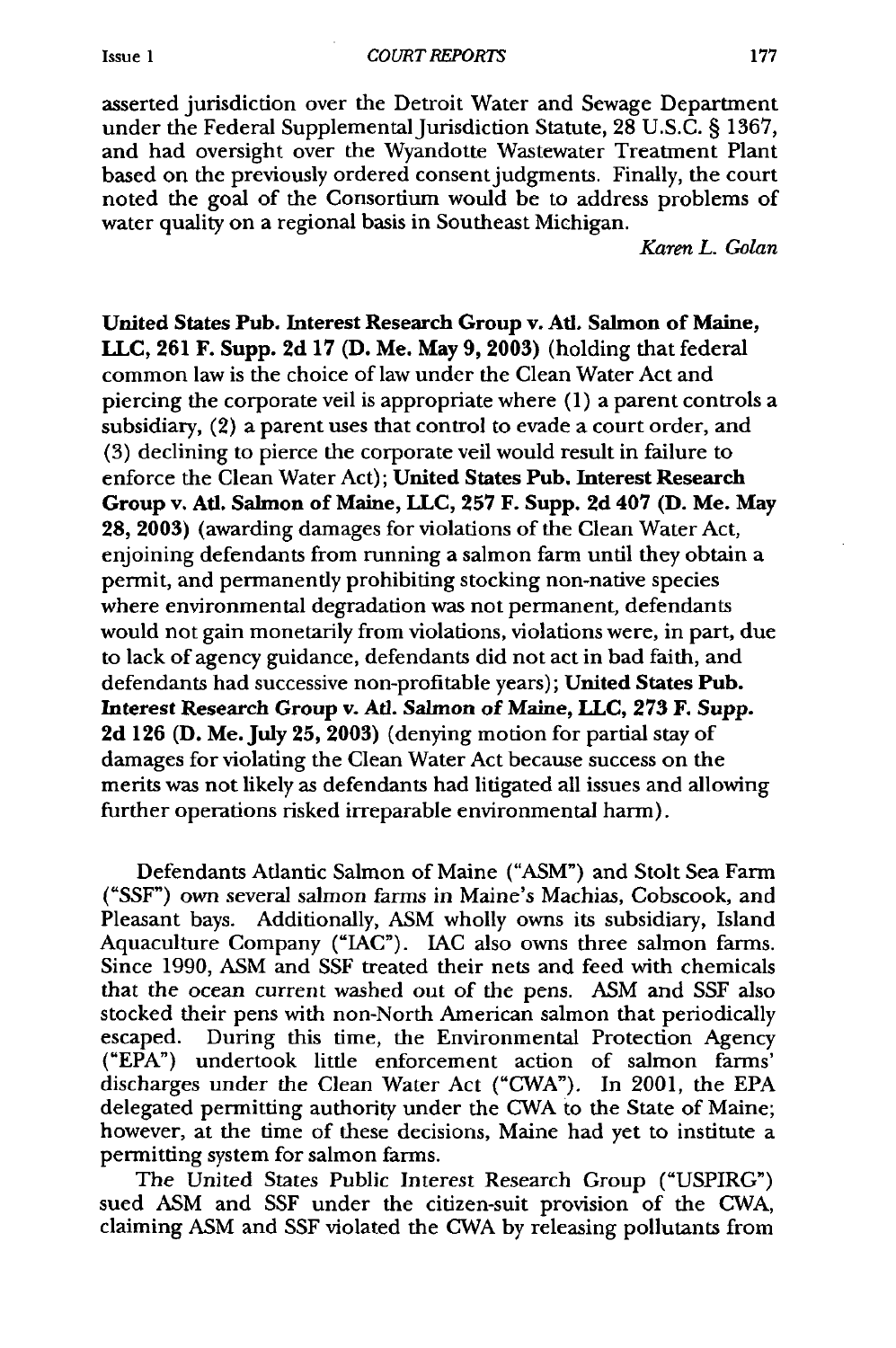their fish farms. In February 2002, the United States District Court for the District of Maine found that ASM and **SSF** had violated the CWA, required ASM and SSF to obtain a discharge permit, and scheduled a future hearing to determine damages. In February 2003, the court prohibited ASM and **SSF** from introducing any new class of fish into their net-pens until they obtained a permit. Nonetheless, in April 2003, ASM stocked a new class of fish in IAC's Scragg Island Salmon Farm.

On May 9, 2003, the court examined whether ASM was in contempt for violating the court's February 2003 order prohibiting ASM from stocking any new class of fish. First, the court ruled it must apply federal common law because the CWA is a federal statute requiring uniformity. Next, the court addressed whether it should pierce the corporate veil and attribute IAC's actions-stocking a new class of fish-to ASM. The court found a lack of corporate independence between ASM and *LAC* because ASM's management controlled **IAC** and all of IAC's transaction were with ASM. Further, the court found ASM acted with fraudulent intent because ASM stocked IAC's pens solely to evade the February 2003 order. Finally, the court held failure to pierce the corporate veil would result in a manifest injustice because the February 2003 order enforced the CWA, and the CWA is in the public interest. Thus, the court found ASM in violation of the February 2003 order. The court enjoined ASM from stocking any new class of fish, set deadlines for removing deposited fish, and set fines for any further failure by ASM to follow the court's orders.

On May 28, 2003, the court determined the appropriate damages for ASM and SSF's violations of the CWA. First, the court addressed whether Maine had primary jurisdiction because it was developing discharge permits under the CWA. After commenting that ideally the EPA should address the instant ecological and scientific issues, the court recognized that the EPA had delegated its permitting authority to Maine and that Maine had not taken any action. Hence, the court ruled prolonging resolution of this matter inappropriate given the agency's delay. Second, the court determined the statute of limitations for citizen suits under the CWA was not at issue because ASM and SSF's violations of the CWA were ongoing.

Next, the court applied the CWA's factors for determining civil penalties. First, the court concluded that the seriousness of ASM and SSF's violations was nominal because, with the exception of the non-North American salmon escaping and adversely affecting endangered species, the environmental degradation was not permanent. Secondly, the court's order would abate any economic benefit ASM and **SSF** might have accrued from violating the CWA. Third, the court could not attribute ASM and SSF's violation of the CWA solely to ASM and SSF because the EPA and the State of Maine left them in limbo regarding permitting requirements. Fourth, ASM and SSF had addressed the most negative findings and responded to the EPA. Fifth, the court concluded awarding a large penalty would severely